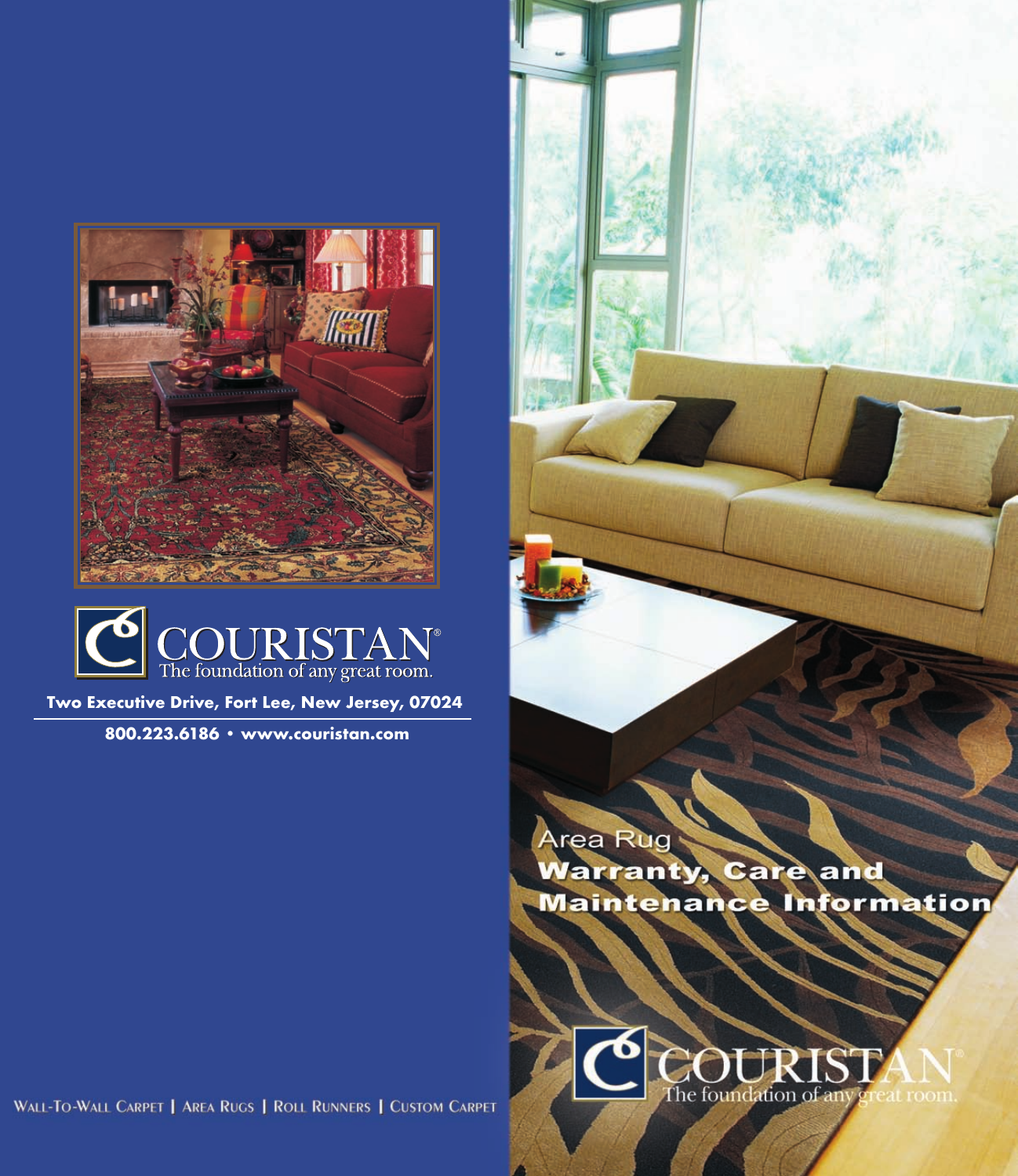*Thank You*

Thank you for your recent purchase of one of our fine Couristan area rugs. You have selected one of the most exquisite area rugs available in the floorcovering industry today. From traditional to contemporary, transitional and casual, Couristan's dedication to quality, luxury and style is right in step with today's most popular color and fashion trends for the home. Not only are we confident that you will be satisfied with your investment, we are also certain that your new area rug will add beauty and comfort to your home for years to come.

Into every Couristan product we weave four key components – trust, style, quality and innovation. This commitment has earned us over 80 years of long-standing success in the floorcovering industry, while providing our customers with the highest levels of style and design. Couristan selects only the finest premiere wools and synthetic fibers for each and every one of our products, guaranteeing you unmatched quality.

Again, thank you for choosing Couristan. We hope that you enjoy your new purchase and remember to visit us at www.couristan.com to see the new designs we're adding to our assortment everyday.

*Notes:*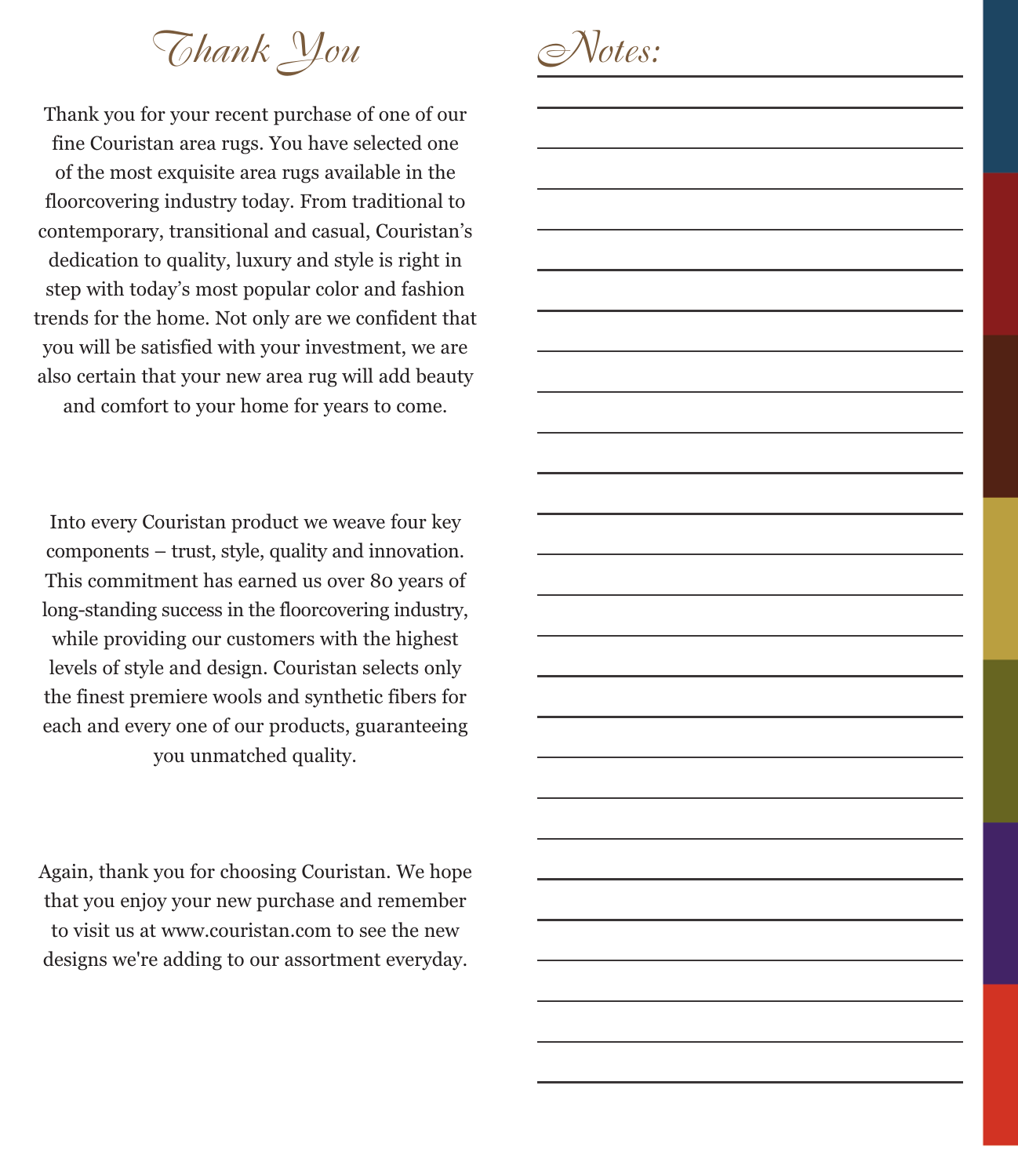*Index*

Couristan Area Rug Warranty Certificates for Residential Application..............2-8

How to File a Material or Manufacturing Defect Claim...............9

Area Rug Care and Maintenance Guidelines...............11-17

Area Rug Appearance and Characteristics.......................18-19

Fiber Benefits..............................21-23

Area Rug Maintenance Records.......24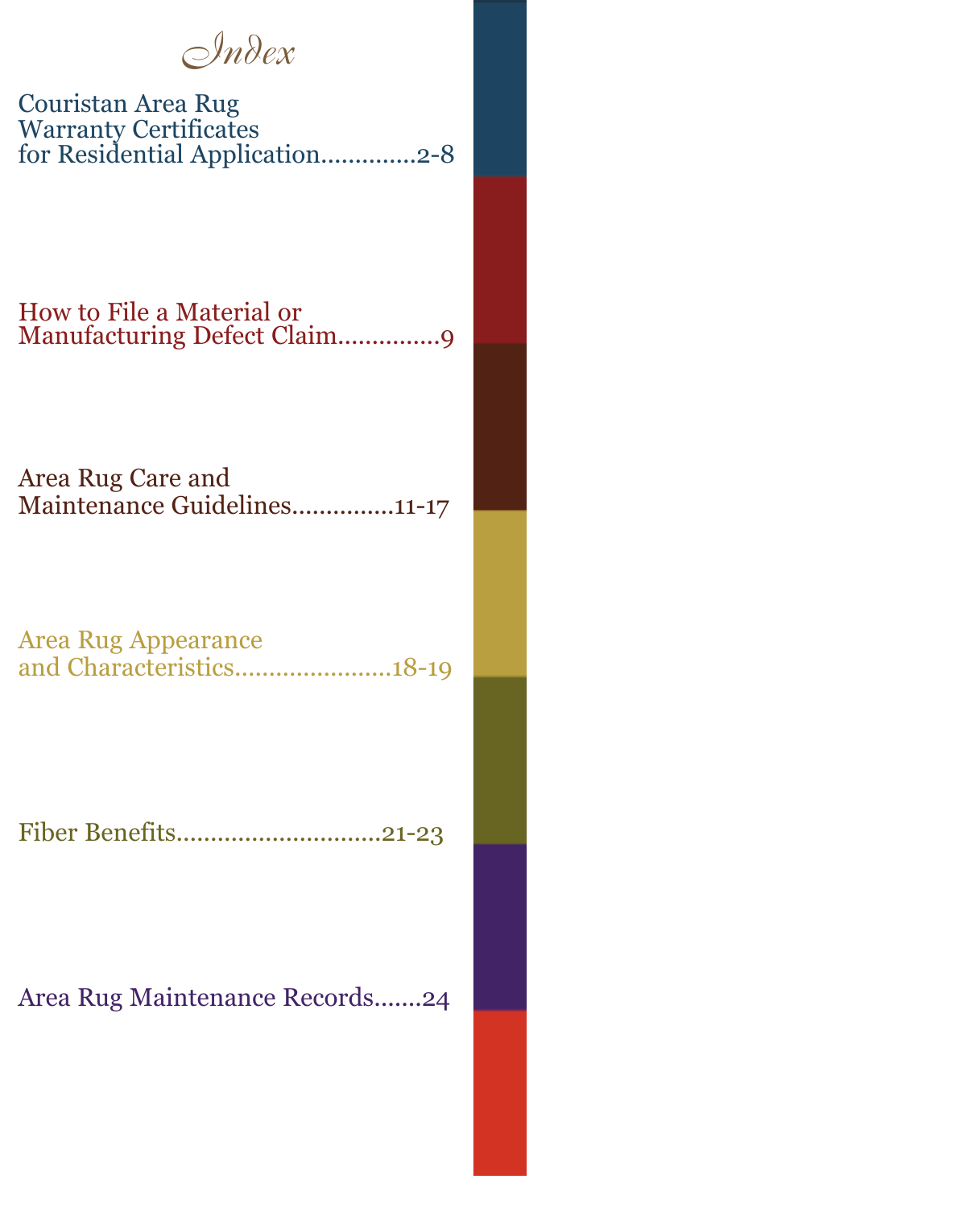*Couristan Area Rug Warranty Certificate*

#### FOR RESIDENTIAL APPLICATION

Couristan provides a one-year limited repair or replacement warranty. Couristan warrants (to the original purchaser) that our area rugs will be free from any material or manufacturing fault or defect which would prevent our area rugs from giving satisfactory service for a period of oneyear from the date of delivery to the original seller. This limited warranty does not include the area rug's serging or fringe and specifically excludes any damage to the area rug caused by normal or extraordinary wear and tear, commercial use, improper maintenance or any damage caused by factors not inherent in the area rug at the time of purchase. Material and manufacturing defects will be determined by an Authorized Couristan Inspector.

Couristan, at its sole discretion, will replace, repair, refund or give credit (to the original purchaser) for the price of the area rug if a manufacturer's defect develops under normal use during the warranty period. To register a complaint under this warranty, simply contact your Authorized Couristan Dealer. Proof of original purchase is required. Couristan's repair or replacement warranty does not cover certain inherent characteristics in area rugs, including, but not limited to those described in this booklet, which may affect the product's appearance and/or performance over time. This warranty shall not apply to defects first notified to Couristan in writing more than one year after delivery to the original purchaser.



<sup>\*</sup> Couristan's one-year limited warranty is not applicable to the following collections: Gem, Kashimar, Mirage, Old World Classics, Royal Kashimar and Taj Mahal. Please see specific warranties published in this booklet for those collections listed above.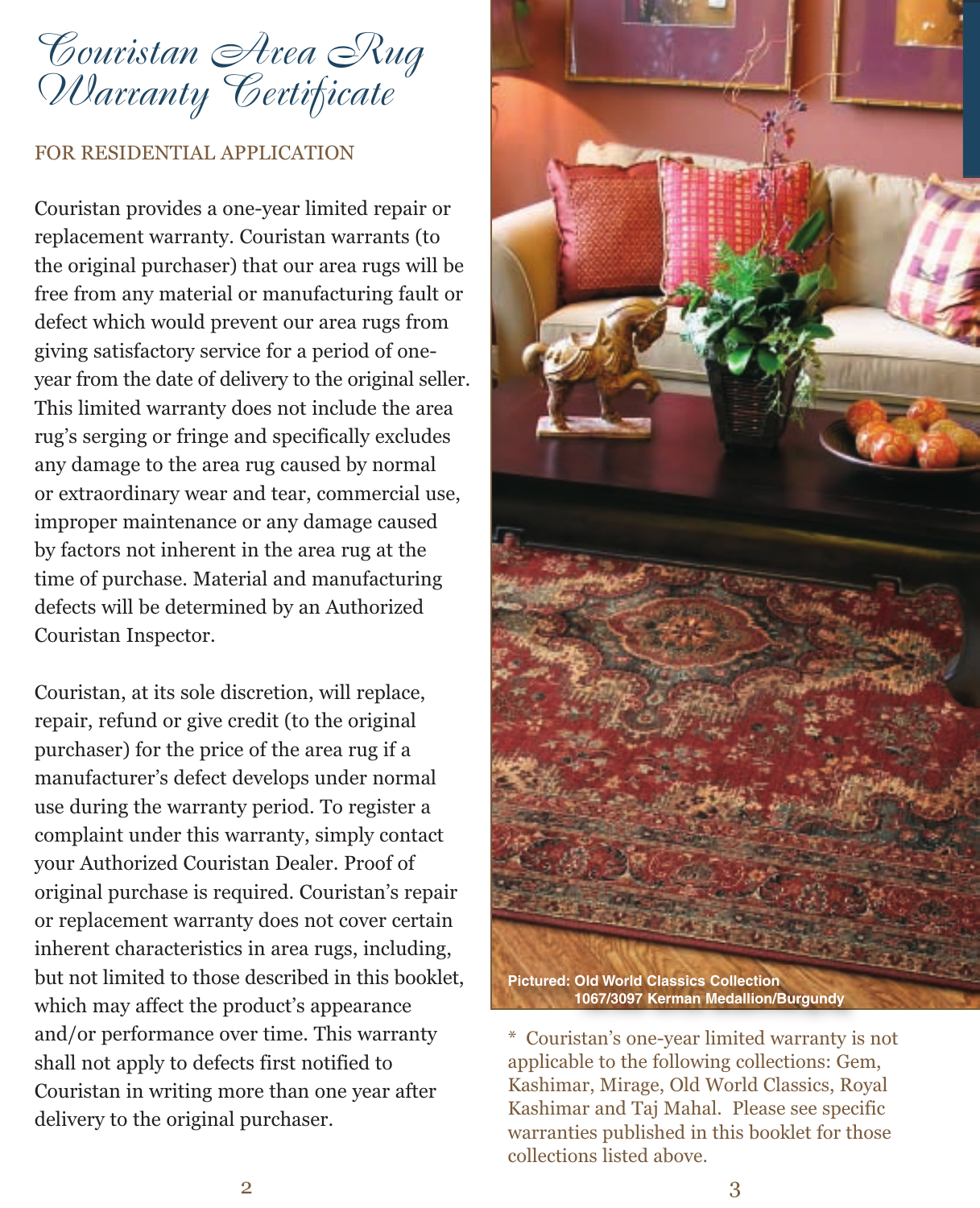*Couristan Gem, Kashimar, Mirage, Royal Kashimar and Old World Classics Area RugCollections Warranty Certificate*

## 25 -YEAR LIMITED WARRANTY

Couristan is proud to extend a limited 25-year warranty for our Gem, Kashimar, Mirage, Royal Kashimar and Old World Classics area rug collections. This limited warranty protects against material and manufacturing defects which may arise over a 25-year period from the date of delivery to the original seller. It does not cover the area rug's serging or fringe and specifically excludes any damage to the area rug caused by normal or extraordinary wear and tear, commercial use, improper use or maintenance or any damage caused by factors not inherent in the area rug at the time of purchase.

Couristan will repair or replace the area rug, at its option, if a material or manufacturing defect develops under normal use during the warranty period. To register a complaint under this warranty, simply contact your Authorized Couristan Dealer. Proof of original purchase is required. Couristan's repair or replacement warranty does not cover certain inherent characteristics in area rugs, including, but not limited to those described in this booklet, which may affect the product's appearance and/or performance over time. This warranty shall not apply to defects first notified to Couristan in writing more than 25-years after delivery to the original purchaser.



**Pictured: Taj Mahal Collection 7315/3237 Senneh/Mesa Red**

*Couristan Taj Mahal Area Rug Collection Warranty Certificate*

#### LIMITED LIFETIME WARRANTY

Couristan is proud to extend a limited lifetime warranty against material and manufacturing defects for our Taj Mahal area rug collection. This limited warranty does not include the area rug's serging or fringe and specifically excludes any damage to the area rug caused by normal or extraordinary wear and tear, commercial use, improper use or maintenance or any damage caused by factors not inherent in the area rug at the time of purchase. Couristan will repair or replace the area rug, at its option, if a material or manufacturing defect develops under normal use. To register a complaint under this warranty, simply contact your Authorized Couristan Dealer. Proof of original purchase is required. Couristan's repair or replacement warranty does not cover certain inherent characteristics in area rugs, including, but not limited to those described in this booklet, which may affect the product's appearance and/or performance over time.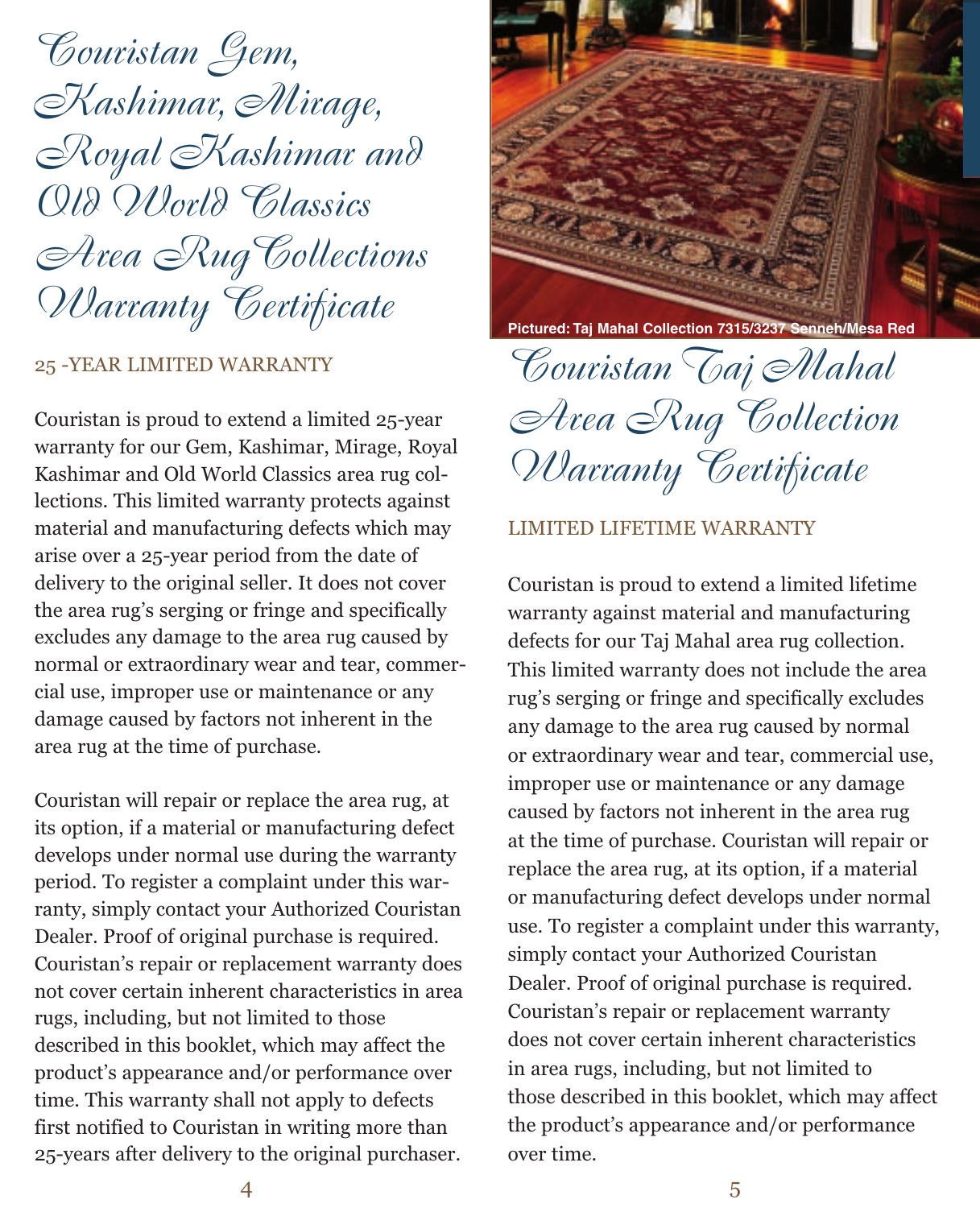# *Warranty Limitations*

Couristan's repair or replacement warranty does not cover certain inherent characteristics including, but not limited to, those described in this booklet which may affect the product's appearance and/or performance over time. It is only applicable to products used in indoor living environments (unless a product is catagorized for outdoor/indoor usage) that are maintained at normal temperature and humidity.

## ABNORMAL WEAR AND ACCIDENTS

We do not cover damage resulting from abuse or accidents, such as staining, soiling, burning, flooding, cutting or spilling; damage caused by pets; or damage caused by improper cleaning methods and materials. We do not cover products placed on stairs or ramp entrances that are subject to heavy traffic.

### CHANGES IN AREA RUG COLOR

We do not cover changes in area rug color resulting from external causes, such as fading due to sunlight, ozone or spills of household chemicals and other non-food and non-beverage substances.

### DIFFERENCES OF COLOR VARIATIONS

We do not cover minor and normal differences between color and texture from specification samples.

### DISCONTINUED MERCHANDISE

This warranty does not apply to any area rug purchased as special merchandise, irregulars or below standard price.

#### IMPROPER PADDING

Warranty may be void if improper padding is used. Padding of insufficient density will cause your area rug to wear out prematurely. Please refer to the Care and Maintenance section of this booklet for padding recommendations.

#### SHADING OR PILE PRESSURE

We are not responsible for shading or pile pressure which may affect pile fabrics due to varying weight and traffic on or over your area rug's surface during use. We are not responsible for damage caused by failure to use protective chair pads under chairs with roller casters.

## USE OF TOPICAL TREATMENTS

Warranty will be void if topical treatments are used. Topical treatments include any aftermarket soil, stain or insect repellents.

#### GEOGRAPHIC LOCALE

These warranties are only applicable in the United States and Canada.

\* The warranties extended on Couristan area rugs are intended for the protection of the initial purchaser and are not transferable to any other party.

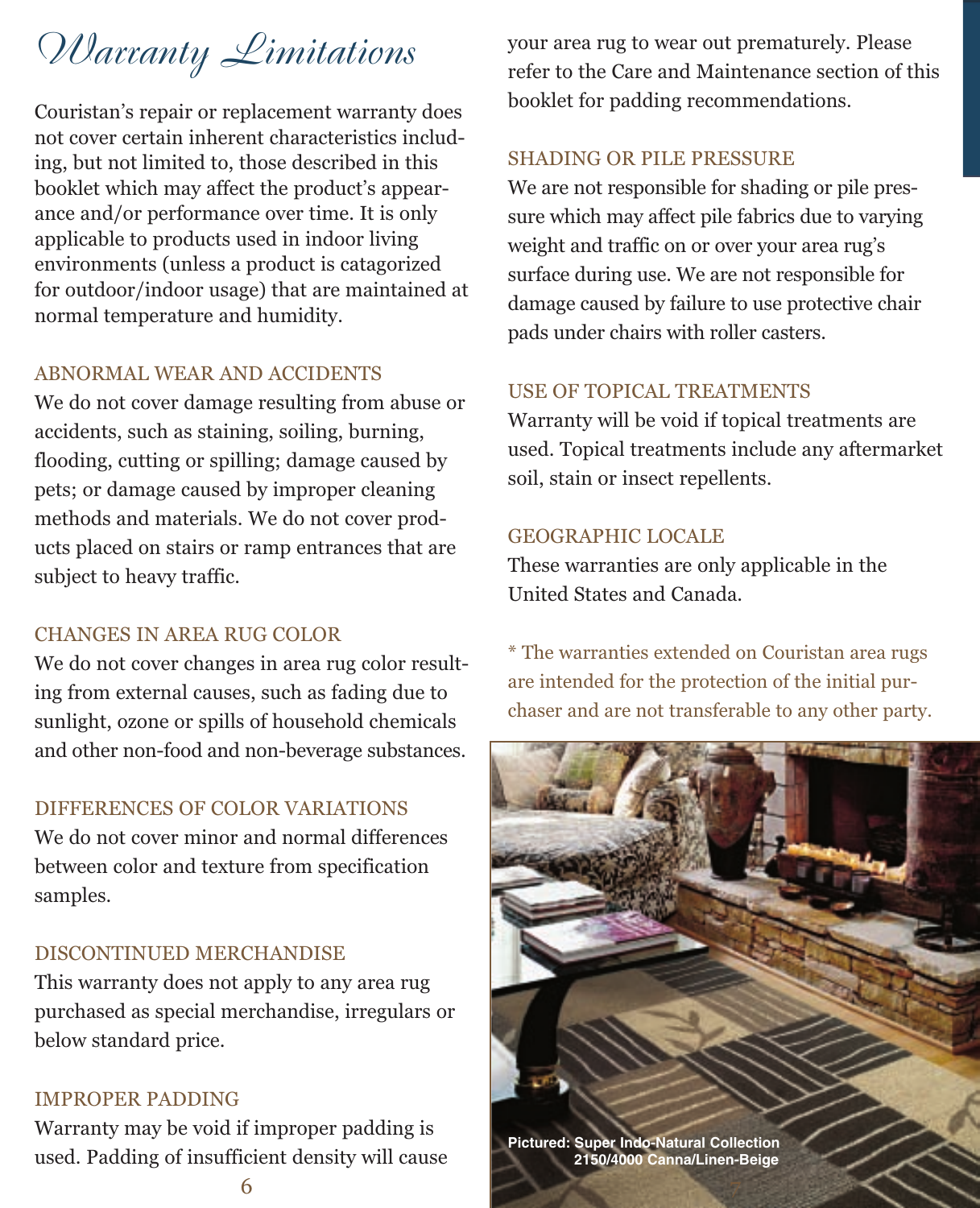

## *How to File a Couristan Material or Manufacturing Defect Claim*

In the event that your Couristan area rug does not meet the standards described in this warranty, you may file a claim by contacting the Authorized Couristan Dealer who sold you the area rug. In order to file a claim, you must provide a copy of the original invoice or receipt for the area rug.





An area rug can visually integrate or harmonize eclectic elements in any décor and revitalize a room with its warmth, color and vibrancy. No other household purchase can better communicate the style and tone of your home than an area rug; it is an investment that has long-lasting value. Proper placement and regular maintenance are essential to enhancing your area rug's performance. The following pages provide a few useful tips and facts to help you preserve your investment.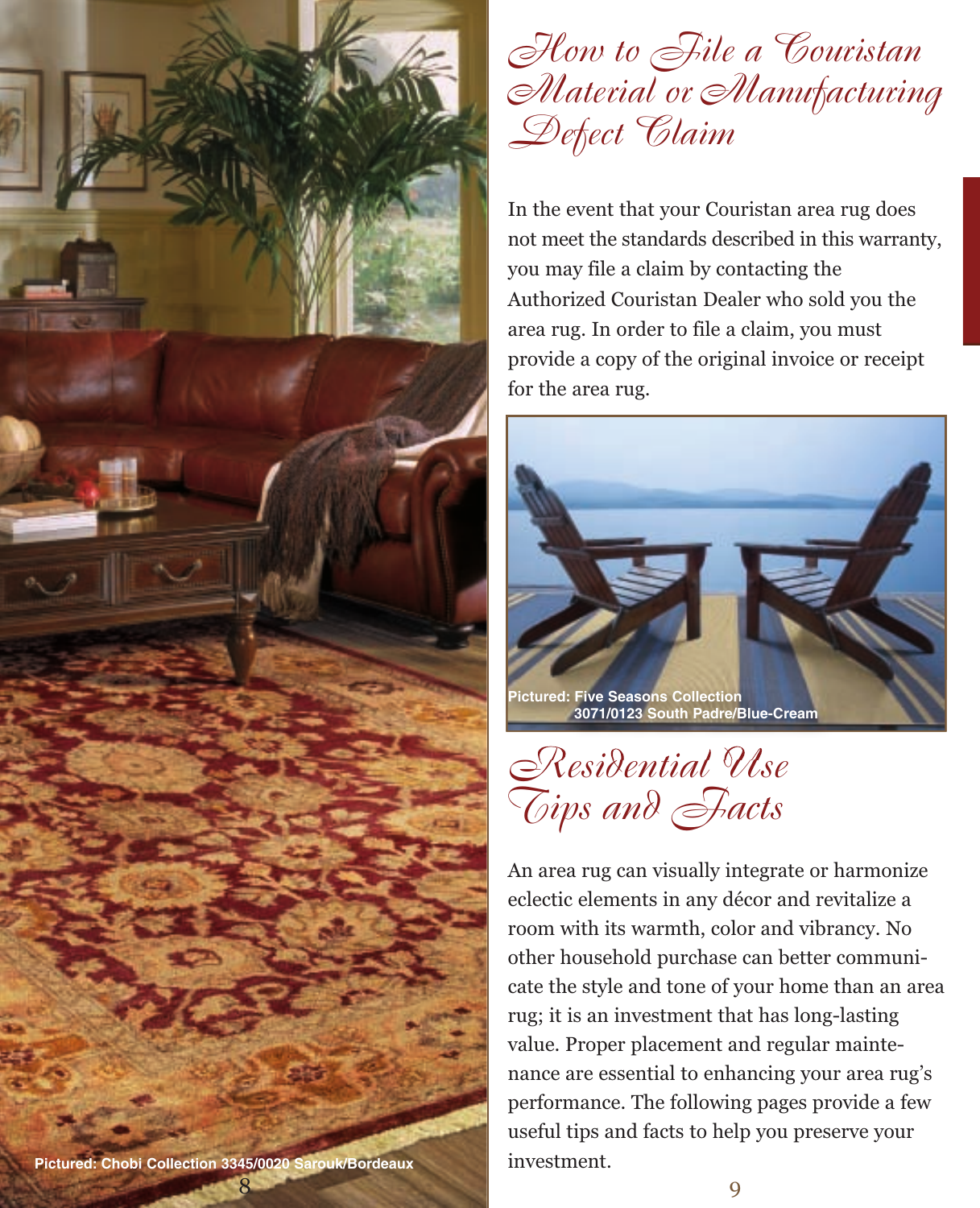

10

## *Area Rug Care And Maintenance Guidelines*

The Couristan area rug you have purchased represents a significant investment and, like all quality home furnishings, proper care is required to maintain its beauty. With the correct care and maintenance you will extend the life of your area rug and assure many years of comfort and satisfaction. We recommend that you follow this maintenance guideline section to protect your area rug.

When placing your Couristan area rug on hard surface flooring, such as hardwood, ceramic, tiles, parquet, and resilient vinyl, or on soft surface flooring, such as carpeting, we recommend that you purchase a pad to put beneath your area rug. This will keep your area rug from sliding, which can cause premature wear and potential risk of injury. Couristan's Slip-Not™ and Wicker Loc™ non-slip area rug cushions are constructed of polyester textile coated with polymer. These hand-washable cushions keep your area rug in its place, protect your floor, help your area rug last longer and make vacuuming easier. Wicker Loc™ pads can be cut to fit any area rug rectangle size or special shape. Using padding of a lower standard or insufficient density will cause your area rug to wear prematurely and could void our limited warranty.

In addition to proper padding it is important to rotate your area rug periodically. Over time, set traffic paths in your home and/or sunlight patterns can cause fading or uneven wear to an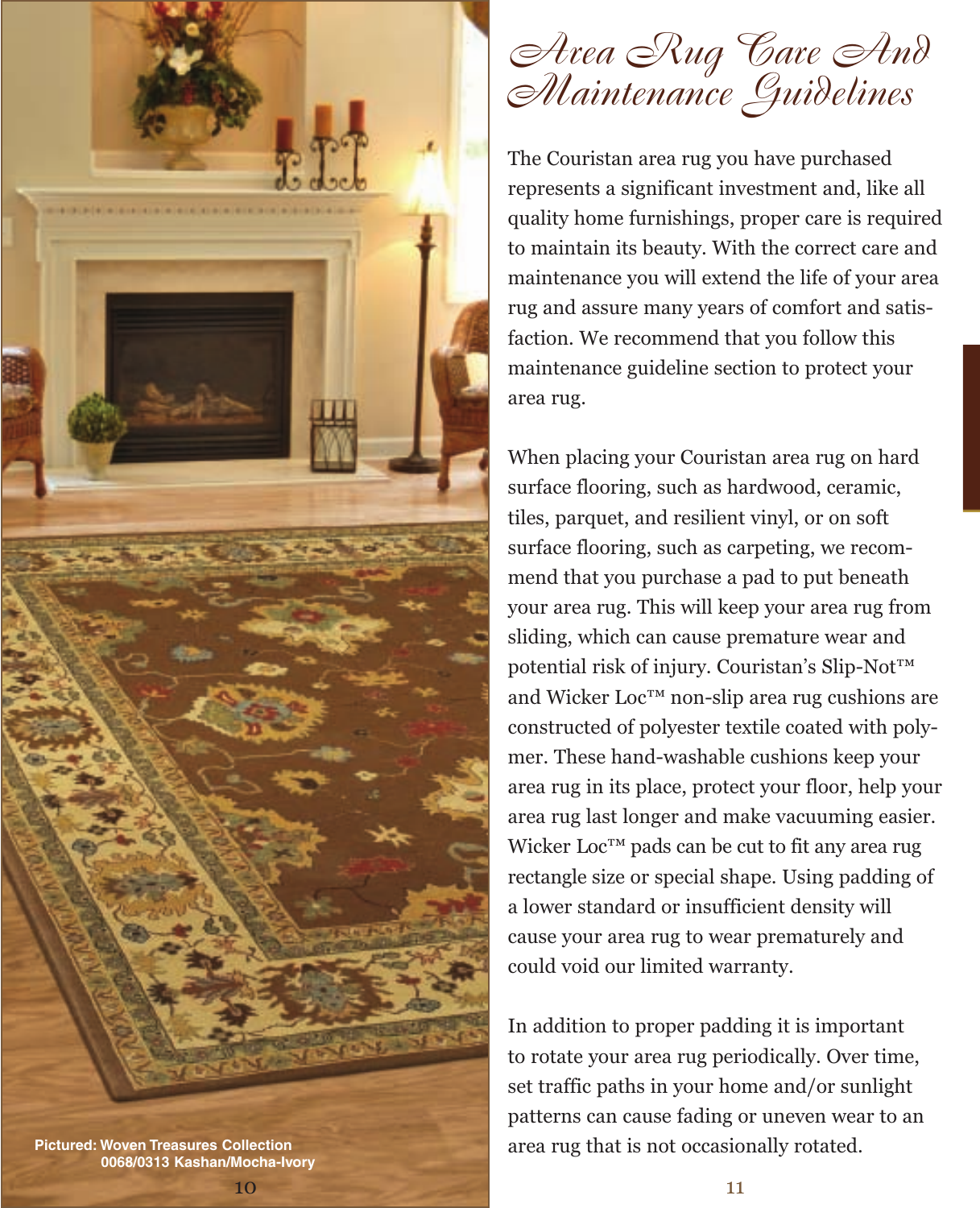Area rug fibers are designed to hide soil and reflect light. Consequently, soil in an area rug is not as visible as it is on smooth flooring where soil remains on the surface and is easily seen. The lack of apparent soiling does not eliminate the need for regular cleaning. Soil can damage the fibers permanently if allowed to remain in the pile. Do not wait until your area rug is soiled, proper vacuuming is the easiest and most effective way to remove everyday dirt and dust. We recommend vacuuming area rugs in your home that receive the most traffic once a day to keep soil from accumulating. Ideally, all floorcoverings should be vacuumed a minimum of once a week. We suggest using a good quality vacuum that features a beater brush that can be adjusted to



12 **Pictured: Lotus Garden Collection 0386/0320 Gerber Daisy/Black** pile height. Improper maintenance or overly aggressive vacuum methods may cause the pile of a hand-knotted area rug to sprout (Special care should be taken as vacuuming with a beater bar can catch or pull the knots and fringe, causing severe damage to your hand-knotted area rug).

For the best cleaning results, inspect your vacuum periodically to be sure it is functioning properly:

- Keep brushes clean and replace when worn.
- Keep vacuum hoses and attachments free of obstructions that restrict airflow.
- Inspect the vacuum head for rough edges or bent metal that may damage your area rug.
- Inspect belts frequently to make certain they are working properly.
- Always keep a spare belt for replacement as needed.
- Follow the vacuum cleaner manufacturer's instructions and change the filter bag when it reaches the "full line."

## SPOT CLEANING TECHNIQUES:

Daily vacuuming is the most important cleaning activity, however immediate treatment must be taken for spills, spots or stains. Remember to act quickly! Many spills can be removed if immediate action is taken; the longer the delay the higher the probability of a spill becoming a permanent stain. Complete removal of many common spills may require repeated use of a single solution or the use of a combination of solutions. Always use the solutions in the recommended concentration. Continue using each solution as long as there is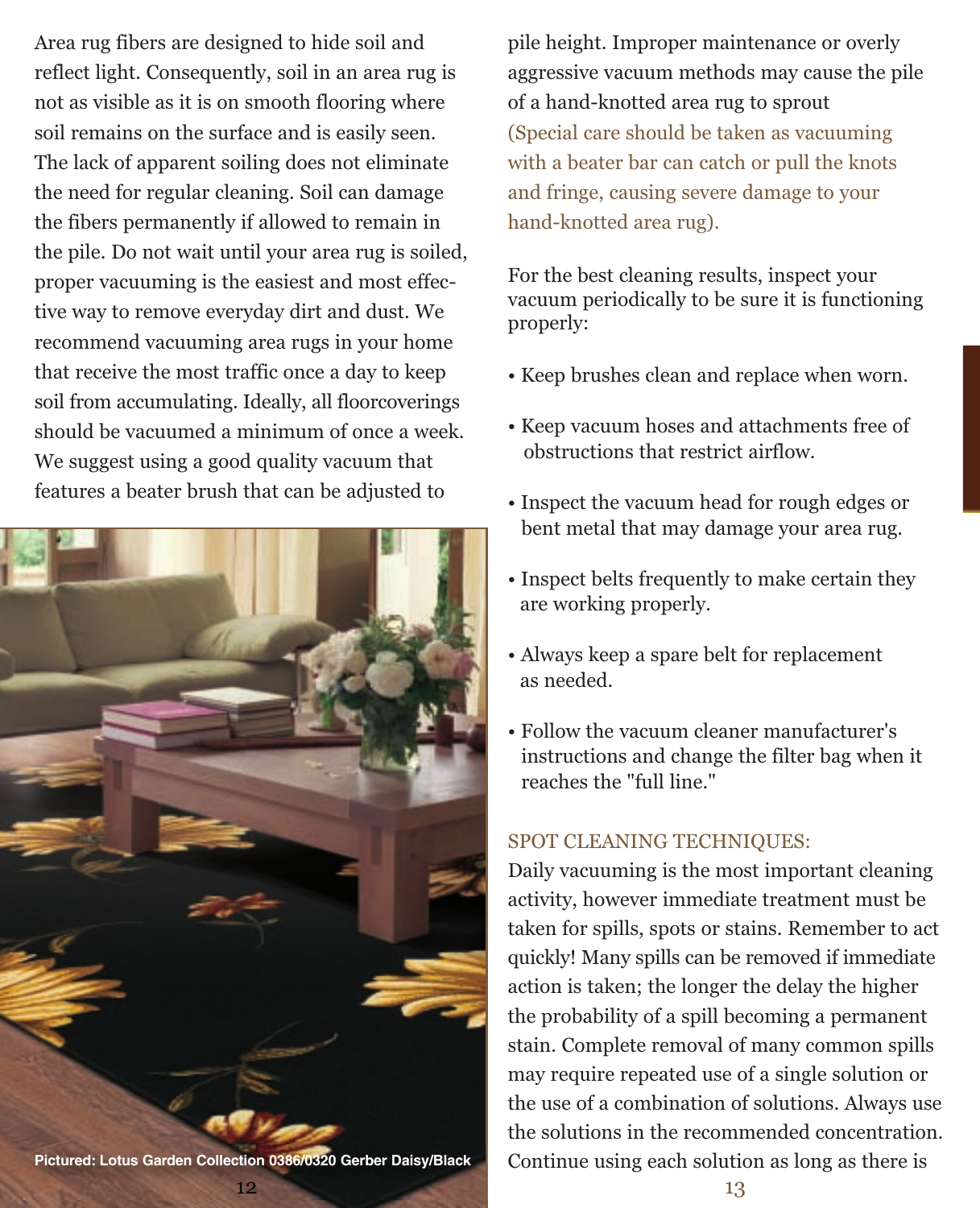noticeable improvement or transfer of the spill. Follow these simple steps carefully in sequence:

## **Step One**

Blot liquids with a dry, white absorbent cloth or a white paper towel with no printing. Do not scrub the stain! Scrubbing can cause pile distortion in the affected area. Continue to use a dry cloth or paper towels until the area is completely dry.

For water-soluble stains (with or without odor), spray with a solution mixture of  $\frac{1}{4}$  teaspoon of clear dishwashing liquid (non-bleach, non-lanolin, no optical brighteners) and 1 cup of warm water. Allow the detergent solution to remain on the affected area for 10 to 15 minutes to lift the stain. Blot in a single direction with a white paper towel. Spray with water to rinse. Blot dry in a single direction with a white towel and repeat if necessary. Never use an automatic dishwasher detergent because many contain bleaching solutions that can destroy the area rug's color and damage fibers. Never use a laundry detergent of any type as they may contain optical brighteners (fluorescent dyes) that dye the fiber.

For semi-solid spills, gently scrape up with a rounded spoon. Solids should be broken up and vacuumed until completely removed. If the spot



can be identified, locate the substance in this section's Spot Removal Guide (Page 16 and 17) and follow the directions carefully.

## **Step Two**

If water fails, the next step is a solvent. Pre-test any spot removal agent with a few drops to an inconspicuous area of the area rug to make certain the solvent will not damage the fiber or the dye. After applying several drops to the testing area, hold a white cloth on the wet area for 10 seconds. Examine the area rug and cloth for color transfer, color change or damage to the area rug. If a change occurs, select another cleaning solvent.

Apply a small amount of the selected solvent to a white cloth, allow it to sit for about 10 minutes and work in gently. Work from the edges of the spill (or stain) to the center to prevent the spill (or stain) from spreading. Do not scrub! Blot the area, absorbing as much as possible, and repeat if necessary.

\* Helpful Hint! Attempting to clean your area rug with a wet process of any kind, including, but not limited to, hot water extraction, carpet shampooing, or commercial aerosol foam products intended for carpeting may permanently damage your area rug and will void your warranty.

## PROFESSIONAL CLEANING

Unusual spots and stains may require specialized removal procedures to avoid permanent damage to fibers or dyes. We suggest sending your area rug to a reputable professional who is accustomed to cleaning area rugs of such high quality. You should always check their references. In-home cleaning is not recommended.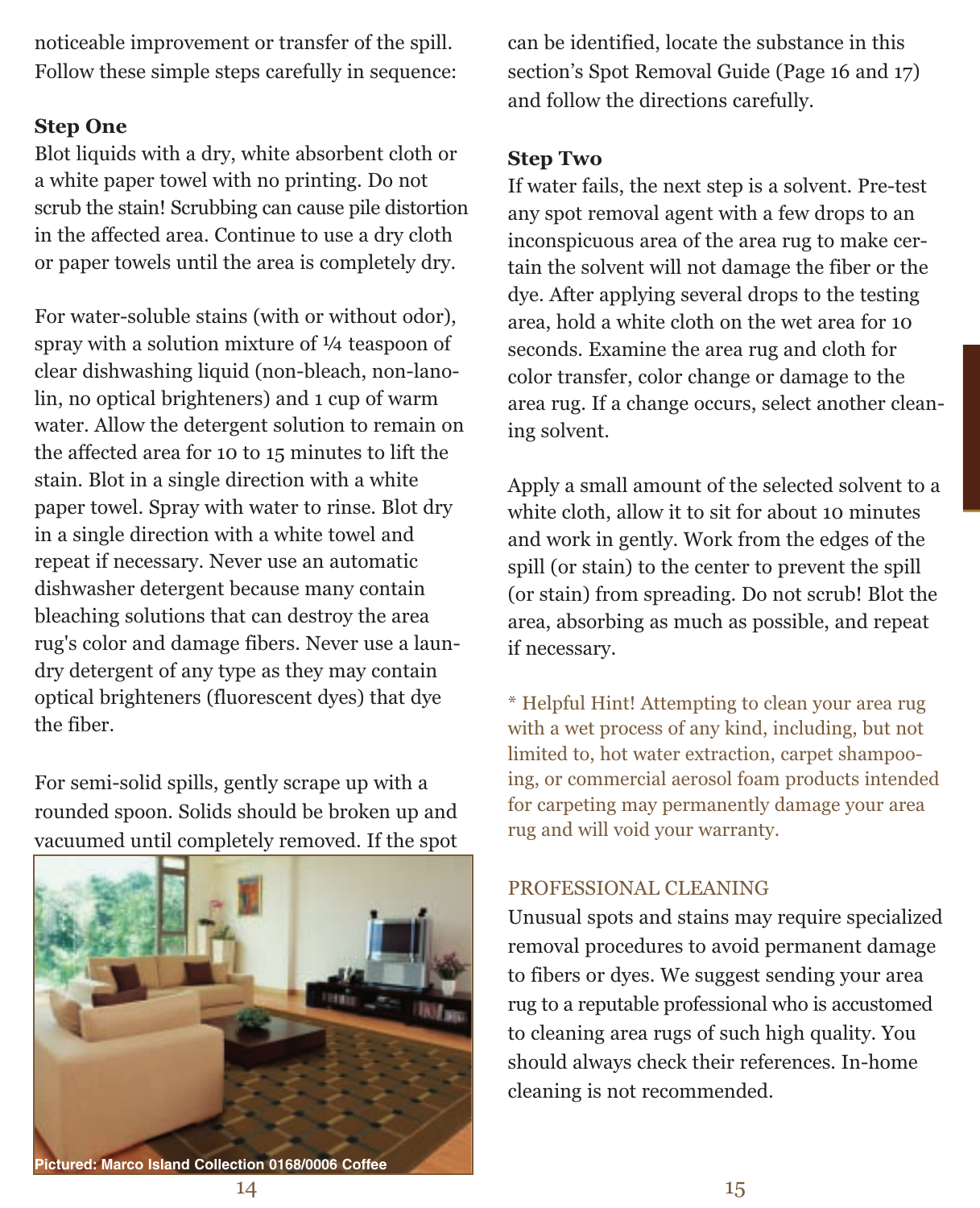## **TYPES OF TREATMENT ORDER OF TREATMENT**

## **Types of Treatment:**

- 1. Cold water
- 2. Detergent solution or carpet shampoo solution
- 3. Ammonia solution
- 4. Solvent
- 5. Chill with aerosol freezing agent or ice cubes in a plastic bag. Pick or scrape off gum.
- 6. Vinegar solution
- 7. Warm water
- 8. Clear nail polish remover (preferably acetone)
- 9. Alcohol or Methylated Spirits Mineral Turpentine
- 10. Rust remover
- 11. Absorbent powder (e.g. salt, talc or proprietary absorbent powders)
- 12. Absorbent cleaner (Host®, Dri-Matic® or Capture®)



|                                                       | UKDEK OF IKEAIMENI       |                          |                          |
|-------------------------------------------------------|--------------------------|--------------------------|--------------------------|
| <b>SPOT</b>                                           | <b>STEP 1</b>            | STEP 2 STEP 3            |                          |
| Alcoholic Beverages                                   | 1                        | $\overline{2}$           |                          |
| <b>Bleach</b>                                         | $\overline{1}$           | $\overline{3}$           |                          |
| <b>Blood</b>                                          | $\mathbf{1}$             | $\overline{2}$           |                          |
| <b>Butter</b>                                         | $\overline{\mathcal{A}}$ | $\overline{2}$           |                          |
| Candle Waxtt                                          |                          |                          |                          |
| Chewing Gum                                           | 5                        | $\overline{4}$           |                          |
| Chocolate                                             | $\overline{2}$           | 3                        | 6                        |
| Coffee                                                | $\mathbf{1}$             | $\overline{2}$           | 4                        |
| Colas & Soft Drinks                                   | $\mathbf{1}$             | $\overline{2}$           |                          |
| <b>Cooking Oils</b>                                   | $\overline{\mathcal{A}}$ | $\overline{2}$           |                          |
| Cream                                                 | $\overline{2}$           | $\overline{\mathcal{A}}$ |                          |
| Egg                                                   | $\overline{2}$           |                          |                          |
| Floor Wax                                             | $\overline{\mathcal{A}}$ | $\overline{2}$           |                          |
| Fruit Juice                                           | $\mathbf{1}$             | $\overline{2}$           |                          |
| Furniture Polish                                      | $\overline{\mathcal{A}}$ | $\overline{2}$           | 3                        |
| <b>Gravy and Sauces</b>                               | 7                        | $\overline{2}$           |                          |
| Ink (Fountain Pen)                                    | $\mathbf{1}$             | $\overline{2}$           |                          |
| Ink (Ball-point)                                      | $\overline{\mathcal{A}}$ | 9                        | $\overline{2}$           |
| Ink (Felt Tip)                                        | 7                        | $\overline{2}$           | 8                        |
| Ketchup                                               | $\overline{z}$           | $\overline{2}$           |                          |
| Lipstick                                              | $\overline{\mathcal{A}}$ | $\overline{2}$           |                          |
| Mercurochrome 1                                       | $\overline{2}$           | $\overline{3}$           | 6                        |
| Milk                                                  | $\overline{z}$           | $\overline{\mathcal{A}}$ | $\overline{2}$           |
| Mustard                                               | $\overline{2}$           |                          |                          |
| Nail Polish                                           | 8                        | $\overline{\mathcal{A}}$ |                          |
| Oil and Grease                                        | 4                        | $\overline{2}$           |                          |
| Paint (Latex)                                         | $\mathbf{1}$             | $\overline{2}$           | $\overline{\mathcal{A}}$ |
| <u>Paint (Oil)</u>                                    | 9                        | 4                        | $\overline{2}$           |
| Rust                                                  | $\overline{\mathcal{A}}$ | $\overline{2}$           | <u> 10</u>               |
| <b>Salad Dressing</b>                                 | $\overline{2}$           | 4                        |                          |
| <b>Shoe Polish</b>                                    | $\overline{\mathcal{A}}$ | $\overline{2}$           |                          |
| Soot                                                  | 4                        | $\overline{2}$           | 3                        |
| Tar                                                   | 4                        |                          |                          |
| Tea                                                   | 1                        | $\overline{2}$           | 4                        |
| Urine (Fresh)                                         | 1                        | $\overline{2}$           |                          |
| Urine (Old)                                           | $\overline{2}$           | 3                        | 6                        |
| Vomit                                                 | $\overline{2}$           |                          |                          |
| Wine                                                  | $\overline{11}$          | 1                        | $\overline{2}$           |
| <b>Unknown Material</b>                               | $\overline{4}$           | 12                       | 2                        |
| ††Absorbent paper and hot iron<br><b>TRepeat step</b> |                          |                          |                          |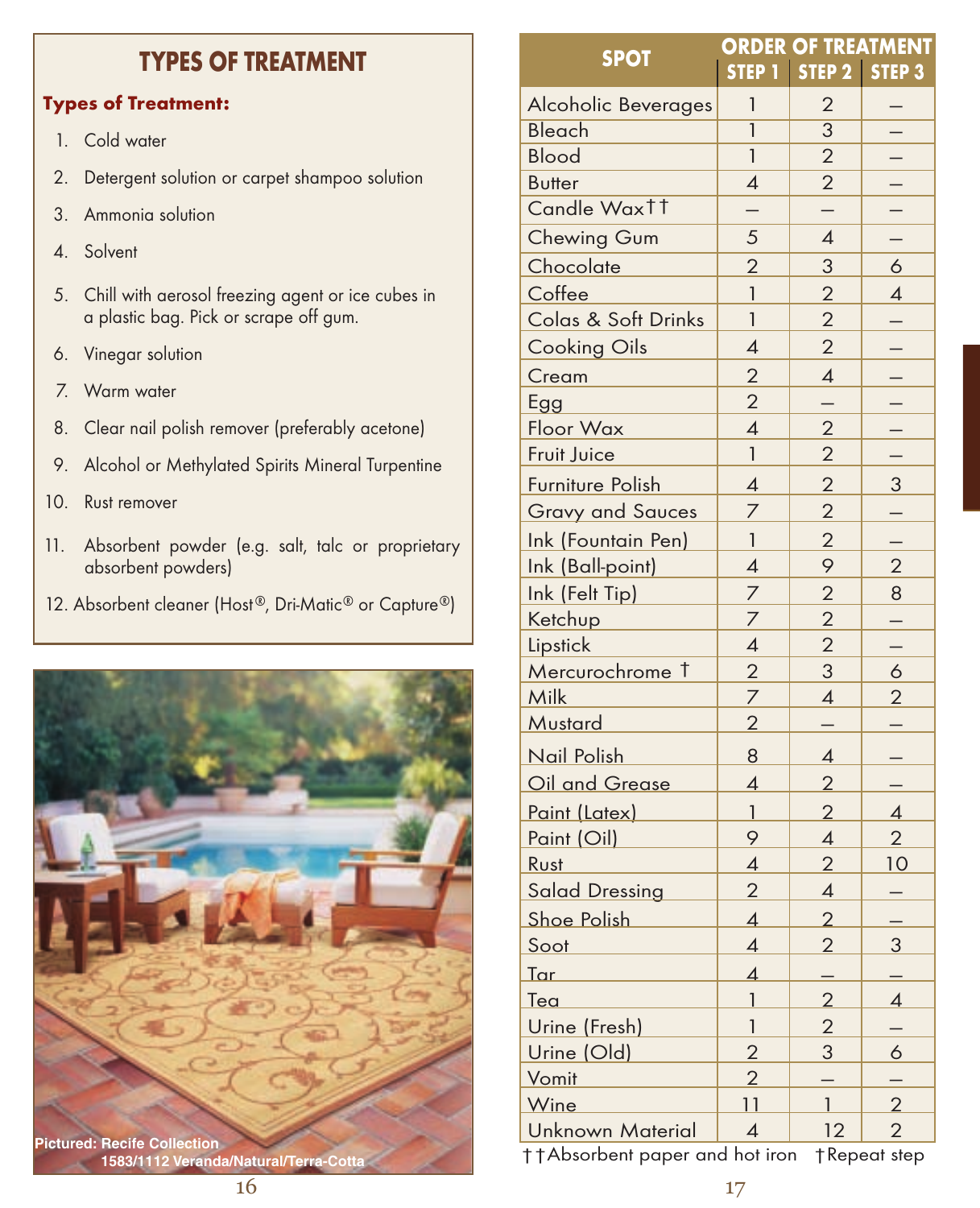

We have included the following section in your Warranty, Care and Maintenance Information Booklet to help answer any questions pertaining to common characteristics and appearance changes of an area rug. Many of these characteristics occur for a short duration and are usually remedied easily. Further questions can be directed to the Authorized Couristan Dealer in your area.

#### FADING OR COLOR LOSS

Give your area rug the normal protection from direct sunlight that you would give to any colored fabric. Fading can be caused by emissions from heating fuels or chemicals, such as pesticides, household cleaning agents and other household products.

#### PILLING/FUZZING

Small filaments of yarn that dislodge and gather on the area rug surface, especially in busy areas, cause pilling and fuzzing. This can be minimized with regular vacuuming.

#### PILE CRUSH

Pile crush is unavoidable and will occur to some degree. It will be most noticeable in high traffic lanes and under the legs of heavy pieces of furniture. More frequent vacuuming will help minimize this condition in heavy traffic areas.

#### ROLL MARKS

Roll marks are caused by the rolling of your area rug for shipment and will normally disappear after a few weeks with routine vacuuming.

Rolling your area rug for shipping may also cause seam peaking. Carefully rolling your area rug in the opposite direction helps to offset this problem.

## SHADING PILE REVERSAL, "WATERMARKING" OR "POOLING"

Shading is not a change in color, but a change in pile direction that sometimes randomly appears in an area rug. It may look darker or lighter from different directions. Shading may be more prevalent in a solid color cut-pile area rug than in patterned and textured styles. This is not considered a manufacturing defect and is usually permanent and has no known cause. Area rugs often change color in certain areas. This phenomena does not involve true color change, rather the condition occurs due to the difference in light reflection between the sides and the tips of the yarn strands. As the pile surface is disturbed, the yarn sides will reflect more light than the tips, resulting in the highlighting feature so common in today's styles.

#### SHEDDING

The balls of fluff found on the area rug surface or in the vacuum cleaner bag are merely loose bits of fiber left in the area rug from the manufacturing process. With proper vacuuming, using a quality vacuum cleaner, most shedding gradually disappears within the first year.

#### SPROUTING

Occasionally a yarn tuft will rise above the pile surface of a carpet. Just snip these tufts off to make them level with other tufts. Do not pull them out!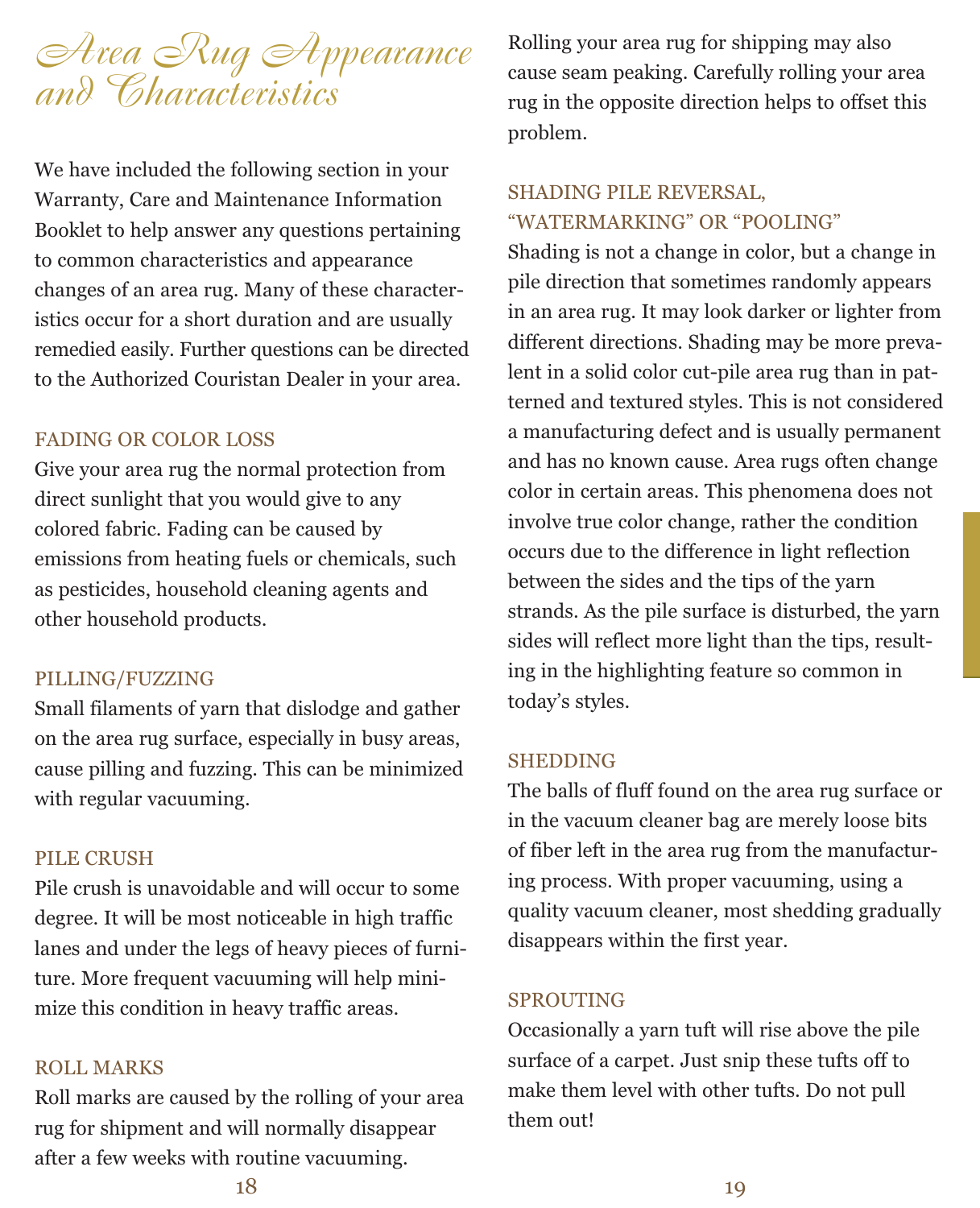

*Fiber Benefits*

### BENEFITS OF WOOL

Wool area rugs have outstanding easy care properties. Flame resistance, stain resistance and resiliency are characteristics inherent of wool and are not achievable by chemical treatments.

## **Naturally Flame Retardant**

The high moisture content of wool fibers, along with its protein constituents, provide wool area rugs with excellent natural flame resistance. Wool fibers will not support combustion, are difficult to ignite and are self-extinguishable.

## **Naturally Stain Resistant**

The surface of a wool fiber is covered by a thin protective membrane which allows wool the ability to shed water. This membrane prevents water from readily penetrating the individual wool fibers. When you consider that 80% of area rug stains are water-based, you begin to realize how important this property is and how much natural protection is built into your wool area rug.

## **Naturally Resilient**

Each wool fiber has a three-dimensional spiralling crimp which gives it natural elasticity. This elasticity means that a wool fiber can stretch up to 30% more than its original length and then bounce back - - like a miniature spring.

Wool is a non-allergenic fiber and does not promote the growth of bacteria or dust mites, or give off chemical emissions.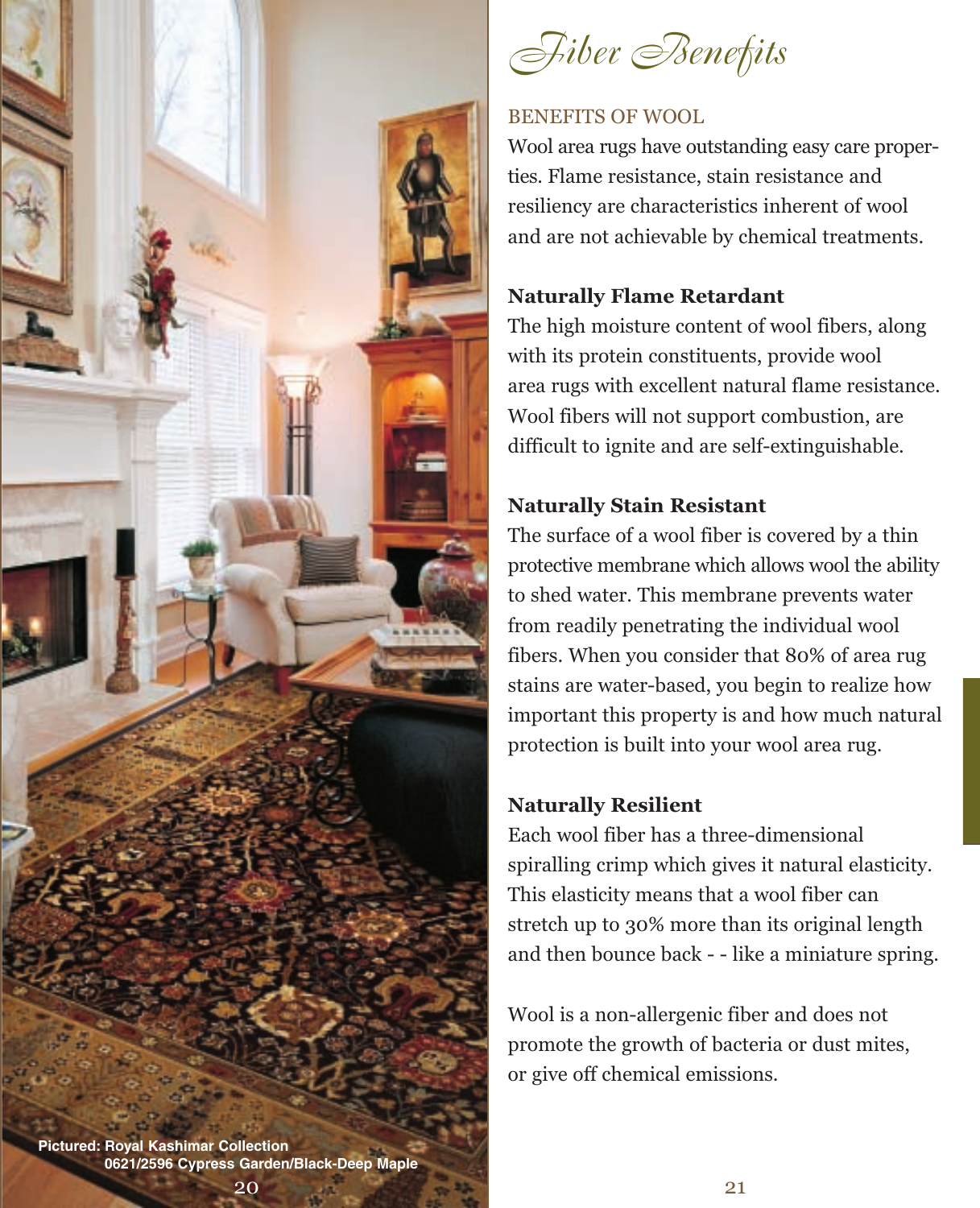## BENEFITS OF COURTRON™ POLYPROPYLENE

Couristan's branded Courtron™ polypropylene represents the world's finest synthetic fiber available in today's floorcovering market. Due to its manufacturing process, Courtron™ polypropylene is an extremely comfortable and strong synthetic fiber that resists wear and permanent stains and is resistant to fading and deterioration from chemicals, moisture and mildew.

A value-oriented fiber, Courtron™ polypropylene can be easily cleaned and generates low levels of static electricity. Courtron™ polypropylene performs best when heat-set and used in a dense construction. Heat-setting is a process that sets the twist by heat or steam, enabling yarns to hold their twist over time, thus increasing the overall performance and appearance retention of the area rug.



23